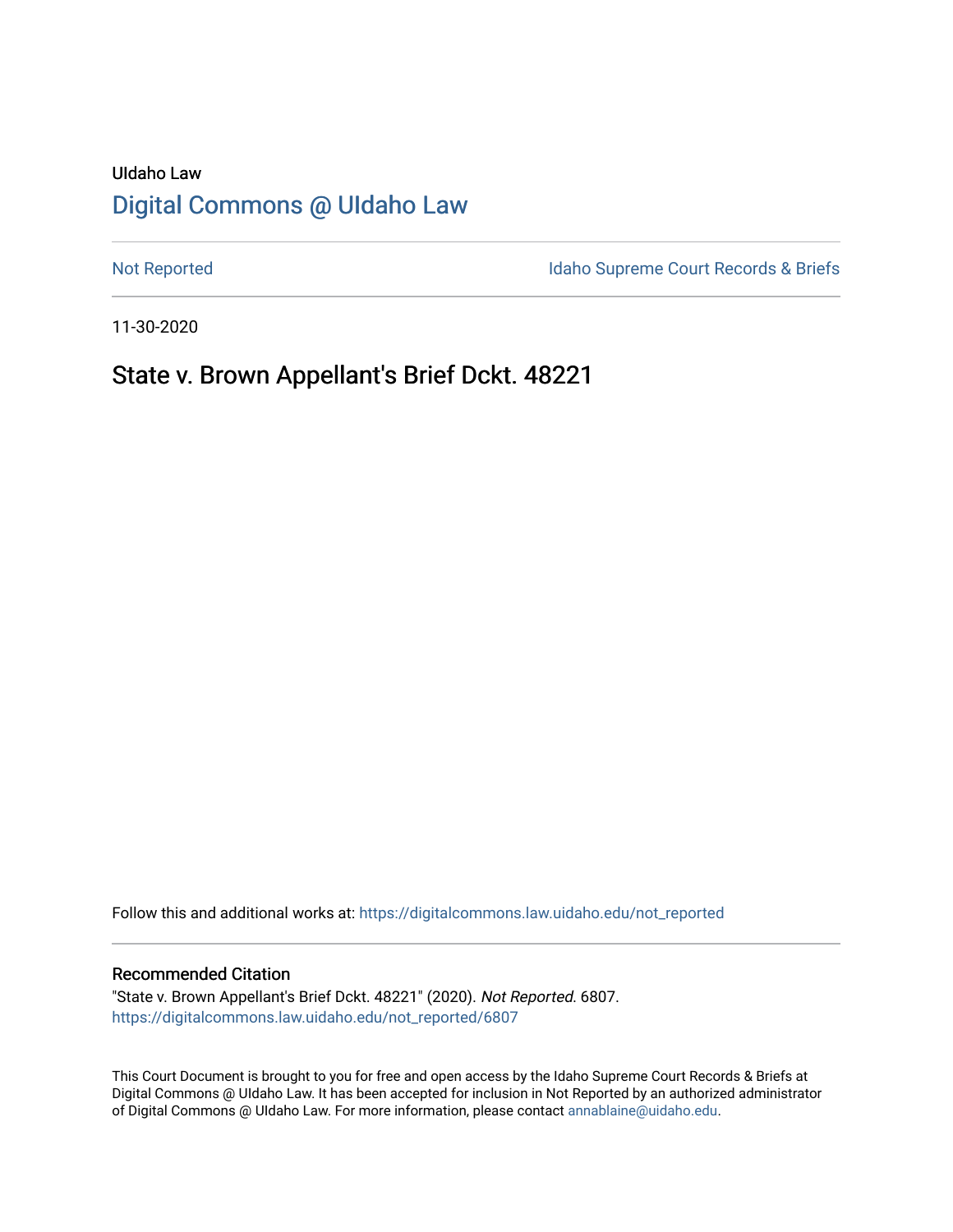Electronically Filed 11/30/2020 4: 15 PM Idaho Supreme Court Melanie Gagnepain, Clerk of the Court By: Brad Thies, Deputy Clerk

## **IN THE SUPREME COURT OF THE**

## **STATE OF IDAHO**

**STATE OF IDAHO, DOCKET NO. 48221-2020**   $\lambda$ -1 Plaintiff-Respondent,  $\lambda$ Boundary County Case  $\lambda$ No. CRll-19-0783 **V.**   $\lambda$ ) **MATTHEW K. BROWN, APPELLANT'S BRIEF**  Defendant-Appellant.

#### **APPELLANT'S BRIEF**

<sup>)</sup>

Appeal from the District Court of the First Judicial District of the State of Idaho, in and for the County of Boundary

THE HONORABLE LANSING HAYNES PRESIDING, DISTRICT JUDGE

**Rex A.** Finney **FINNEY FINNEY** & **FINNEY, P.A.**  Old Power House Building 120 East Lake Street, Ste 317 Sandpoint, Idaho 83864 **ATTORNEY FOR APPELLANT** 

Lawrence Wasden STATE OF IDAHO OFFICE OF THE ATTORNEY GENERAL 700 W. Jefferson St., Ste 210 P.O. Box 83720 Boise, ID 83720-0010 ATTORNEY FOR RESPONDENT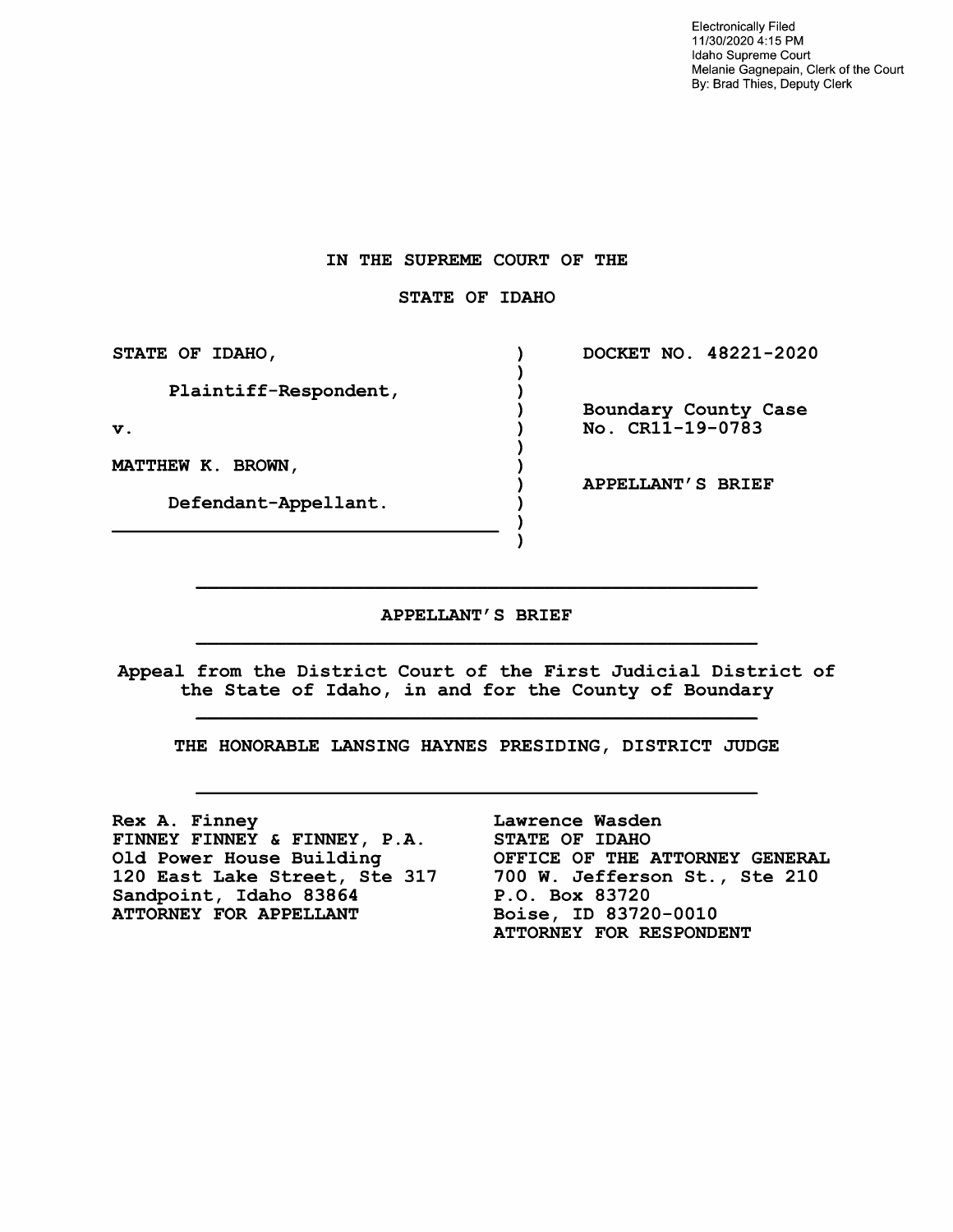## TABLE OF CONTENTS

| TABLE OF CASES AND AUTHORITIES. 2                                           |  |  |  |  |  |  |
|-----------------------------------------------------------------------------|--|--|--|--|--|--|
| STATEMENT OF THE CASE $\ldots$ $\ldots$ $\ldots$ $\ldots$ $\ldots$ $\ldots$ |  |  |  |  |  |  |
| (i) NATURE OF THE CASE. 3                                                   |  |  |  |  |  |  |
| COURSE OF PROCEEDINGS 3<br>(iii)                                            |  |  |  |  |  |  |
| $(iii)$ STATEMENT OF FACTS. 4                                               |  |  |  |  |  |  |
| ISSUES PRESENTED ON APPEAL. 5                                               |  |  |  |  |  |  |
|                                                                             |  |  |  |  |  |  |
|                                                                             |  |  |  |  |  |  |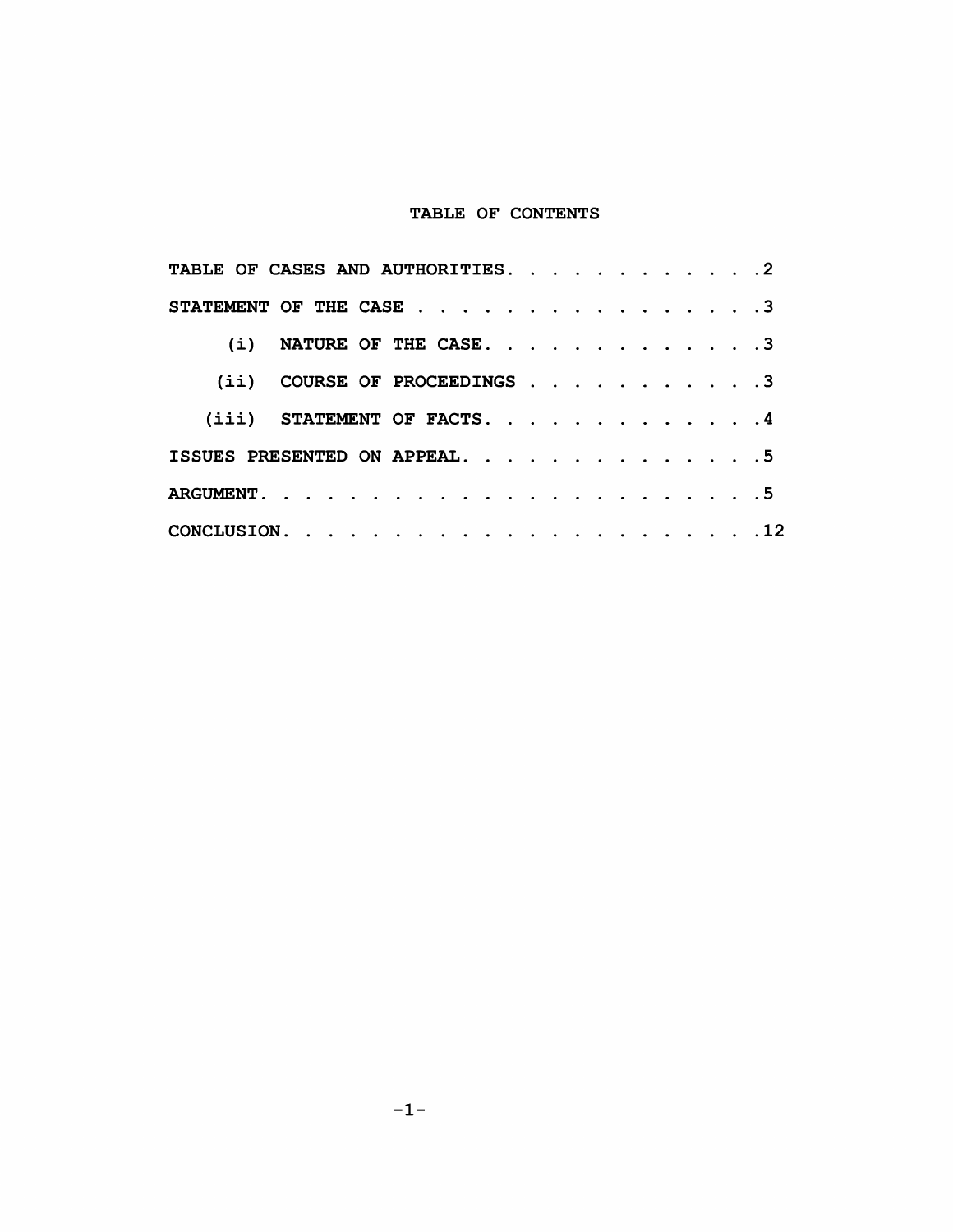## TABLE OF CASES AND AUTHORITIES

| <b>CASE LAW</b>                                               | <b>PAGES</b> |
|---------------------------------------------------------------|--------------|
| State v. Atkinson, 128 Idaho 559                              | 6            |
| State v. Cruz, 144 Idaho 906, 174 P.3d 876, (App. 2007) 6     |              |
| (App. 2007). 7<br>State v. Zapata-Reyes, 144 Idaho 703        |              |
| State v. Wulff, 157 Idaho 416, 337 P.3d 575, (2014)           | $7 - 12$     |
| State v. Broadhead, 120 Idaho 141, 814 P.2d 401, (Idaho 1991) | 12           |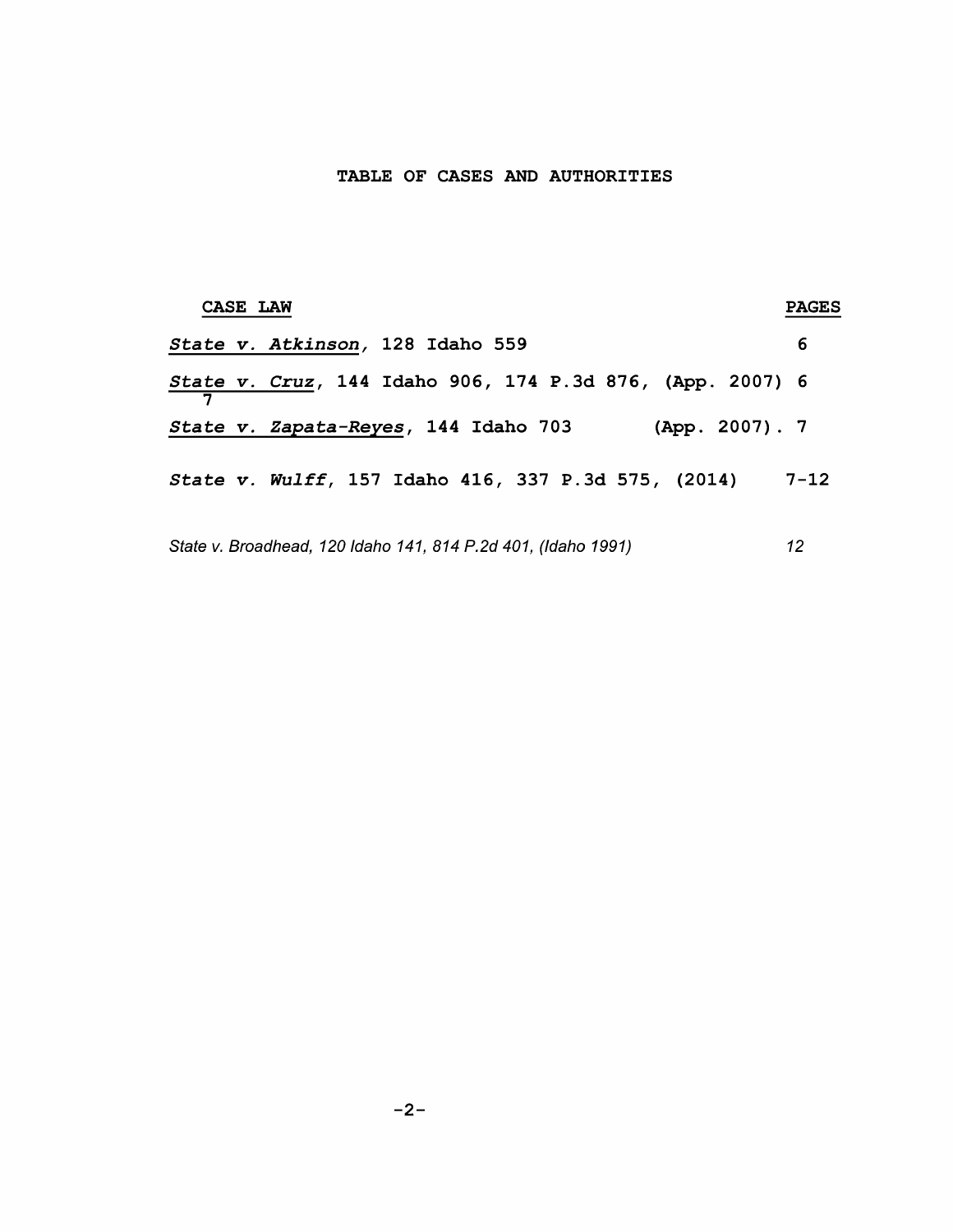### STATEMENT OF CASE

(i) Nature of Case.

Law enforcement made a warrantless search of the Defendant's blood. The Defendant moved to suppress the evidence gathered in the search. Defendant contends that the initial warrantless search of the Defendant's blood was in violation of the State of Idaho and United States Constitutions and asks the Court to reverse the District Court and exclude all the evidence.

The Defendant changed his plea from not guilty to guilty and stipulated to restitution. imposed a sentence that was too harsh. The District judge

(ii) Course of Proceedings.

An Information was filed charging the Defendant with aggravated driving under the influence causing injuries to a victim in a crash.

A vehicle collision occurred between the Defendant and another driver in Boundary County, Idaho. The State police made a warrantless draw of the Defendant's blood. The Blood test results disclosed intoxicating drugs in the Defendant's person.

The Defendant filed a Motion To Suppress on September 23, 2019 seeking to exclude all of the State's evidence collected from the blood draw on the basis that all of evidence was gained as a result of the initial warrantless search. Further, the information obtained in the initial

-3-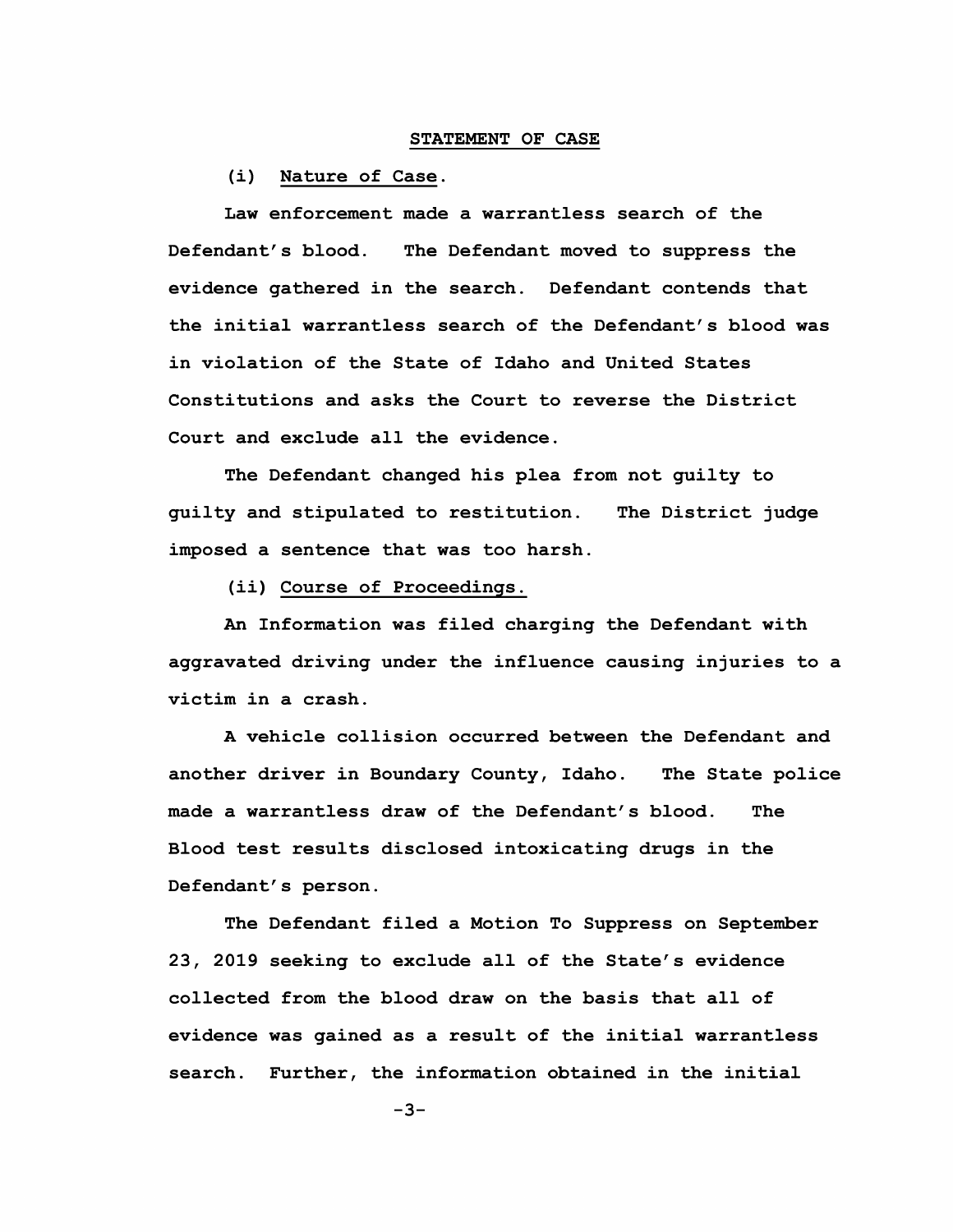warrantless search led to the issuance of search warrants.

The Court entered a Memorandum Decision RE: Defendant's Motion To Suppress and denied the Defendant's Motion to Suppress. (R. Vol. II, Pgs. 260-269).

After denial of the Motion to Suppress, the parties entered into a Plea Agreement where the state agreed to make certain recommendations.

The Defendant entered a plea of guilty to the charge and was sentenced by the District Judge. The sentence was too harsh in this case.

(iii) Statement of Facts.

On September 19, 2018, MATTHEW K. BROWN was involved in a motor vehicle collision located on U.S. 95 near milepost 504 in Boundary County, Idaho.

After a prolonged extrication time, the unconscious Defendant was transported to Kootenai Health via Life Flight in critical condition.

The Defendant, MATTHEW K. BROWN, was admitted to the ICU at Kootenai Health.

Idaho State Police Master Corporal Charles Robnett was asked to respond to Kootenai Health to assist with a crash investigation. Upon M. Cpl. Robnett's arrival at Kootenai Health, the Defendant was getting a CAT Scan. As admitted in Idaho State Police Supplemental Report C18002238 No. 1, upon the Defendants return to his room, M. Cpl. Robnett

 $-4-$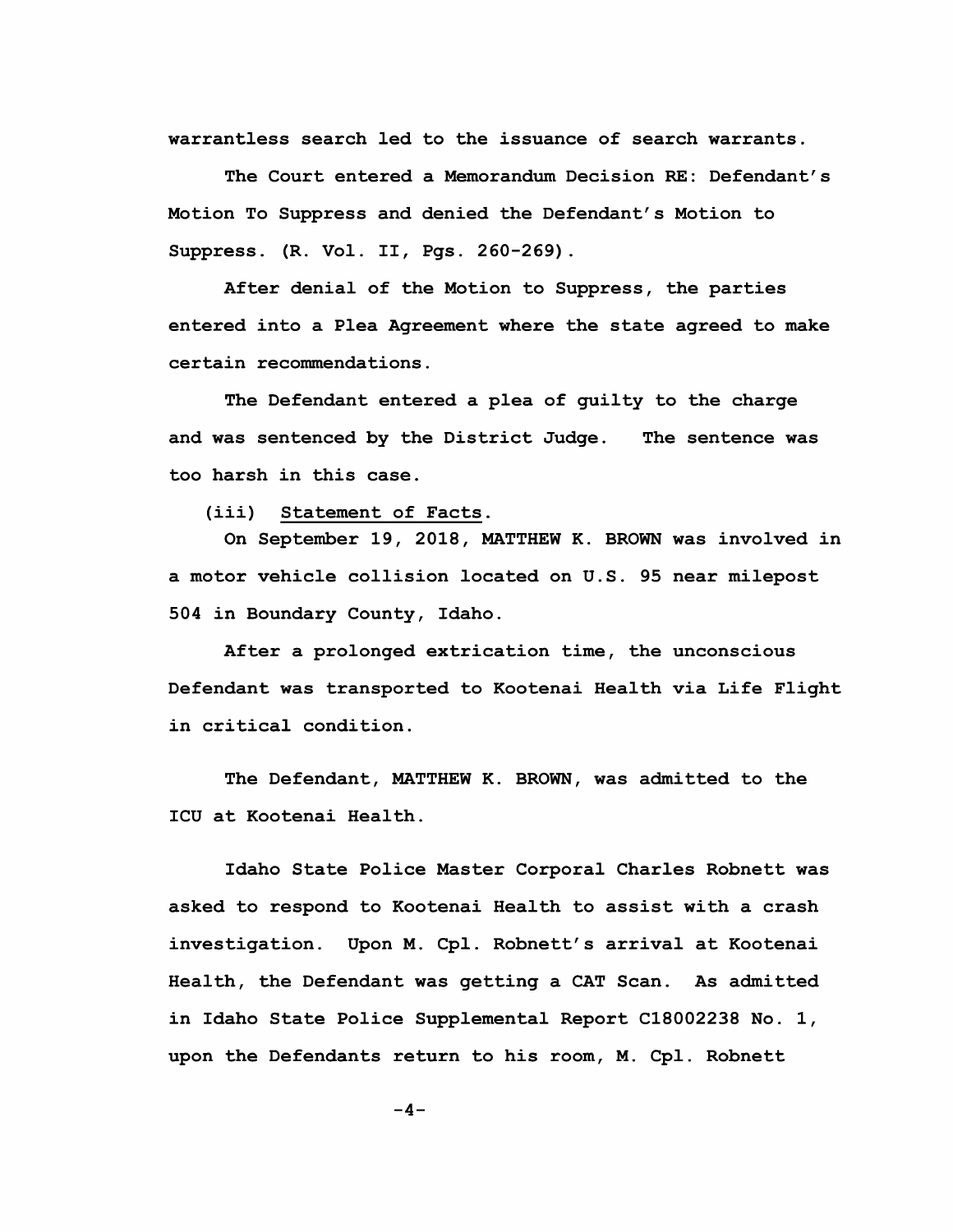asked the nurse to get blood drawn from the unconscious Defendant. M. Cpl did not read Idaho Department's ALS form to the Defendant, nor did M. Cpl. Robnett apply for a warrant.

After the warrantless blood collection by M. Cpl. Robnett, he proceeded to take the vials of blood to the Idaho State Police District One office and booked the blood into evidence.

A forensic toxicolgy analysis of the warrantless blood collection interpreted the presence of Methamphetamine, Amphetamine, Lorazepam, Ketamine, and Fentanyl.

No conversation was had with Mr. Brown.

Idaho State Police Master Corporal Robnett drew and seized blood withdrawn from the Defendant, MATTHEW K. BROWN, without a warrant.

## ISSUES PRESENTED ON APPEAL

a. Whether the District Court erred in denying the Defendant's Motion To Suppress?

b. Whether the sentence was unreasonable or cruel and unusual punishment?

### **ARGUMENT**

I. The District Court should have excluded the evidence from the warrantless blood draw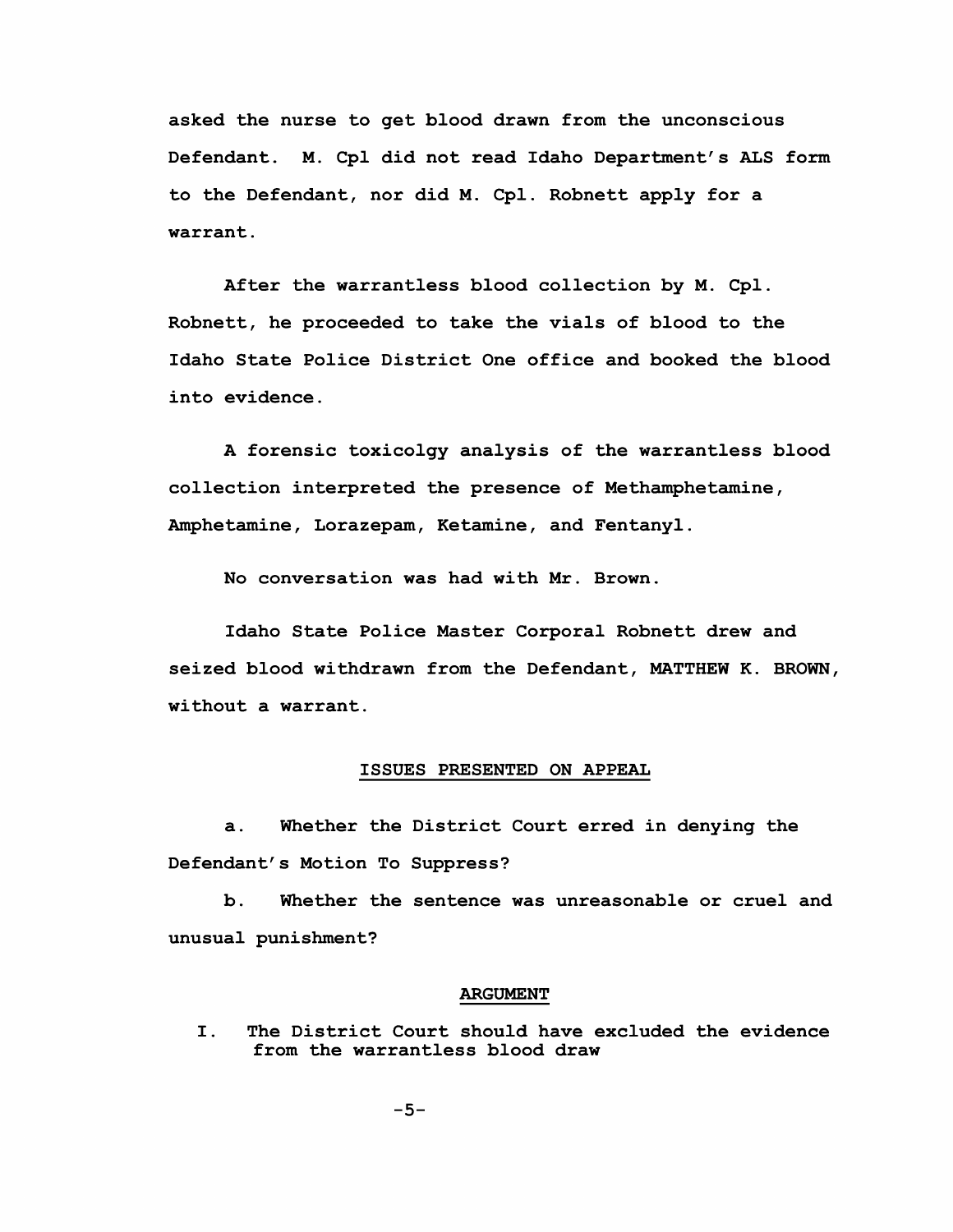The standard of review of a suppression motion is bifurcated. When a decision on a suppression motion is challenged, we accept the trial court's findings of fact that are supported by substantial evidence, but we freely review the application of constitutional principles to the facts as found. *State v. Atkinson,* 128 Idaho 559, 561, 916 P.2d 1284, 1286 (Ct.App.1996).

A warrantless search is presumptively unreasonable unless it falls within certain special and well-delineated exceptions to the warrant requirement in the Fourth Amendment of the United States Constitution and Article I, Section 17 of the Idaho Constitution. *State v. Cruz,* 144 Idaho 906, 174 P.3d 876, **(App.** 2007).

In the present case, there is no well delineated exception to the warrant requirement.

If evidence is not seized pursuant to a warrant or a recognized exception to the warrant requirement, the evidence discovered as a result of the warrantless search must be excluded as the fruit of the poisonous tree. *State v. Zapata-Reyes,* 144 Idaho 703, 169 P.3d 291 (App. 2007).

The recent United States Supreme Court case Missouri v. McNeely, 569 U.S., 133 S.Ct. 1552, 185 L.Ed.2d 696 (2013) places new limits on the ability of law enforcement to conduct a blood test without a warrant. *State v. Wulff,* 157 Idaho 416, 337 P.3d 575, (2014) .

$$
-6-
$$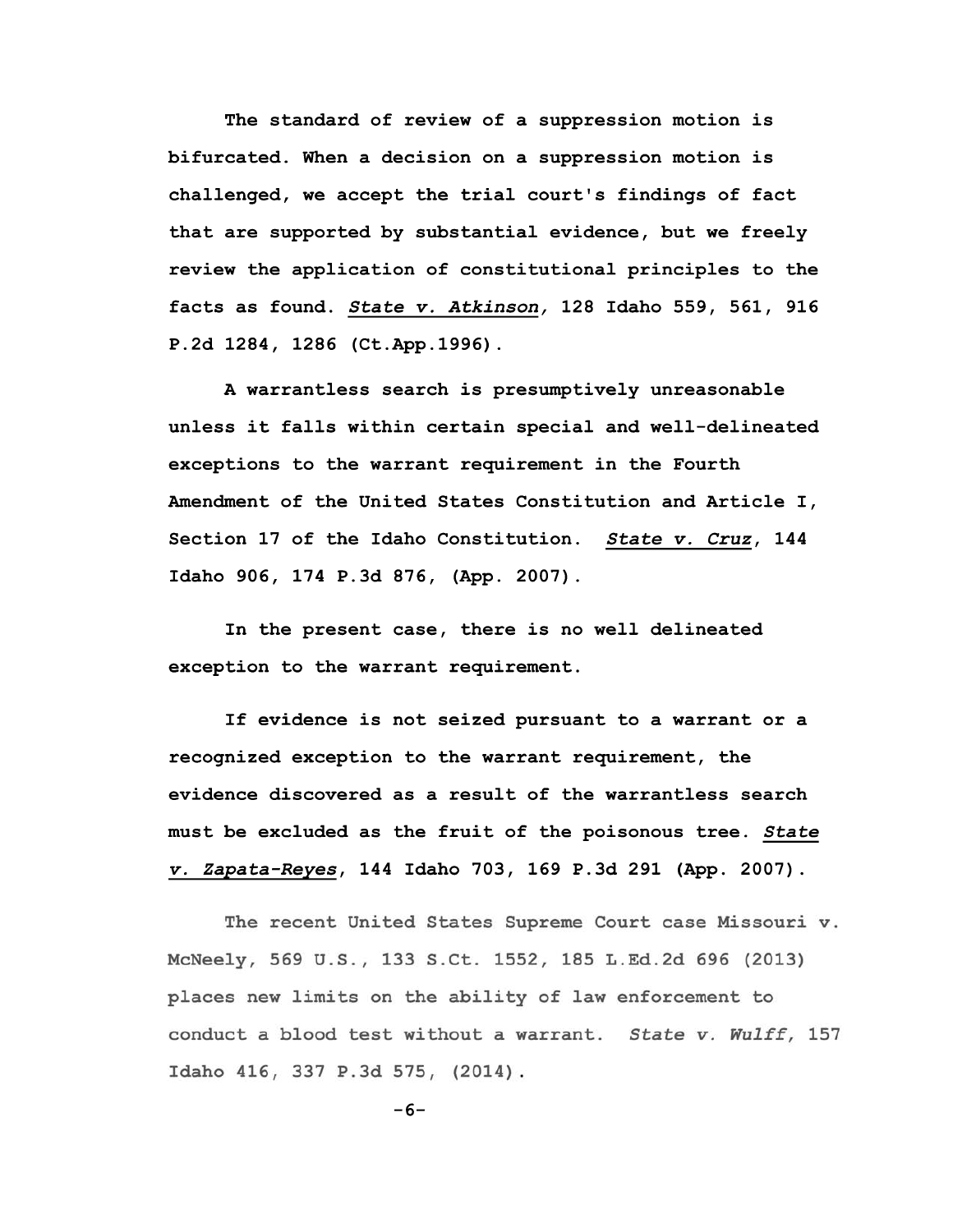Requiring that a person submit to a blood alcohol test is a search and seizure under the Fourth Amendment to the United States Constitution and Article I Section 17 of the Idaho Constitution. Schmerber v. California, 384 U.S. 757, 767, 86 S.Ct. 1826, 16 L.Ed.2d 908 (1966); State v. Diaz, 144 Idaho 300, 302, 160 P.3d 739, 741 (2007). "Like the Fourth Amendment, the purpose of Art. I,§ 17 is to protect Idaho citizens' reasonable expectation of privacy against arbitrary governmental intrusion." State v. Holton, 132 Idaho 501, 503, 975 P.2d 789, 791 (1999) . State *v. Wulff,*  157 Idaho 416, 337 P.3d 575, (2014)

The Fourth Amendment provides: [337 P.3d 578] 157 Idaho 419 The right of the people to be secure in their persons, houses, papers, and effects, against unreasonable searches and seizures, shall not be violated and no Warrants shall issue, but upon probable cause, supported by Oath or affirmation, and particularly describing the place to be searched, and the persons or things to be seized. U.S. Const. amend. IV. Warrantless searches and seizures are presumptively unreasonable under the Fourth Amendment. Coolidge v. New Hampshire, 403 U.S. 443 454-55, 91 S.Ct. 2022, 29 L.Ed.2d 564 (1971); Diaz, 144 Idaho at 302, 160 P.3d at 741. To overcome this presumption of unreasonableness, the search must fall within a wellrecognized exception to the warrant requirement. Coolidge, 403 U.S. at 455; Diaz, 144 Idaho at 302, 160 P.3d at 741.

```
-7-
```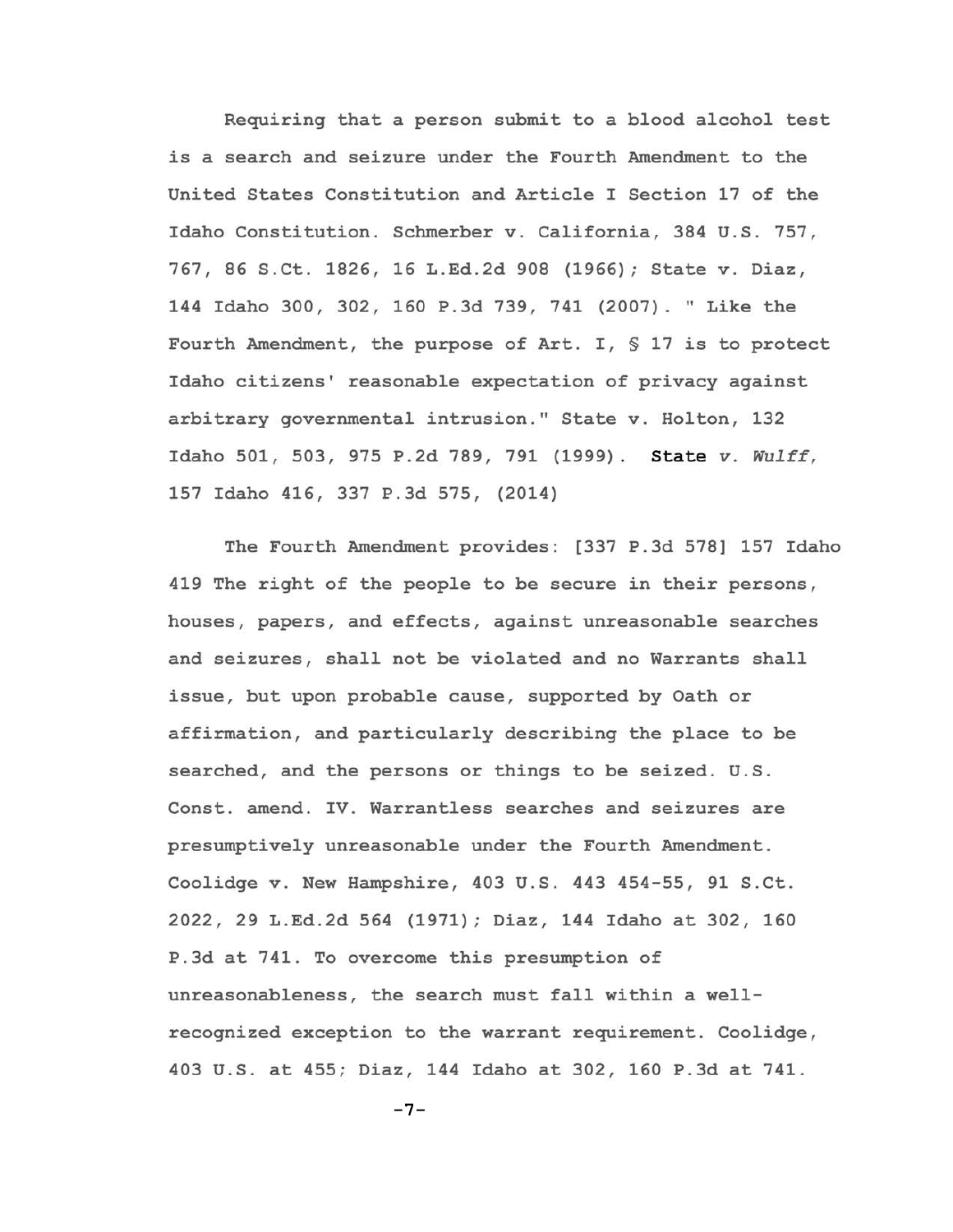Exigency and consent are two well-recognized exceptions to the warrant requirement. Kentucky v. King, 131 S.Ct. 1849, 179 L.Ed.2d 865 (2011); Diaz, 144 Idaho at 302, 160 P.3d at 741. *State v. Wulff,* 157 Idaho 416, 337 P.3d 575, (2014)

Missouri v. McNeely indicates that Idaho cannot use a per se exigency exception to the warrant requirement based upon the natural dissipation of alcohol in the bloodstream. *State v. Wulff,* 157 Idaho 416, 337 P.3d 575, (2014)

McNeely repeatedly indicated that" [w]hether a warrantless blood test of a drunk-driving suspect is reasonable must be determined case by case based on the totality of the circumstances." Id. at 1563. Here, the district court determined that McNeely applied to all warrantless blood draws, stating" [ McNeely] places new limits on the ability of law enforcement to conduct a blood test without a warrant." *<sup>S</sup> tate v. Wulff,* 157 Idaho 416, 337 P. 3d 575, (2014) .

Thus, according to the Court, " [i]n those drunkdriving investigations where police officers can reasonably obtain a warrant before a blood sample can be drawn without significantly undermining the efficacy of the search, the Fourth Amendment mandates that they do so." Id. After that, the Court discussed technological advances that allow for warrants to be processed faster, which also would be involved in the analysis. Id. at 1561-62. This discussion

 $-8-$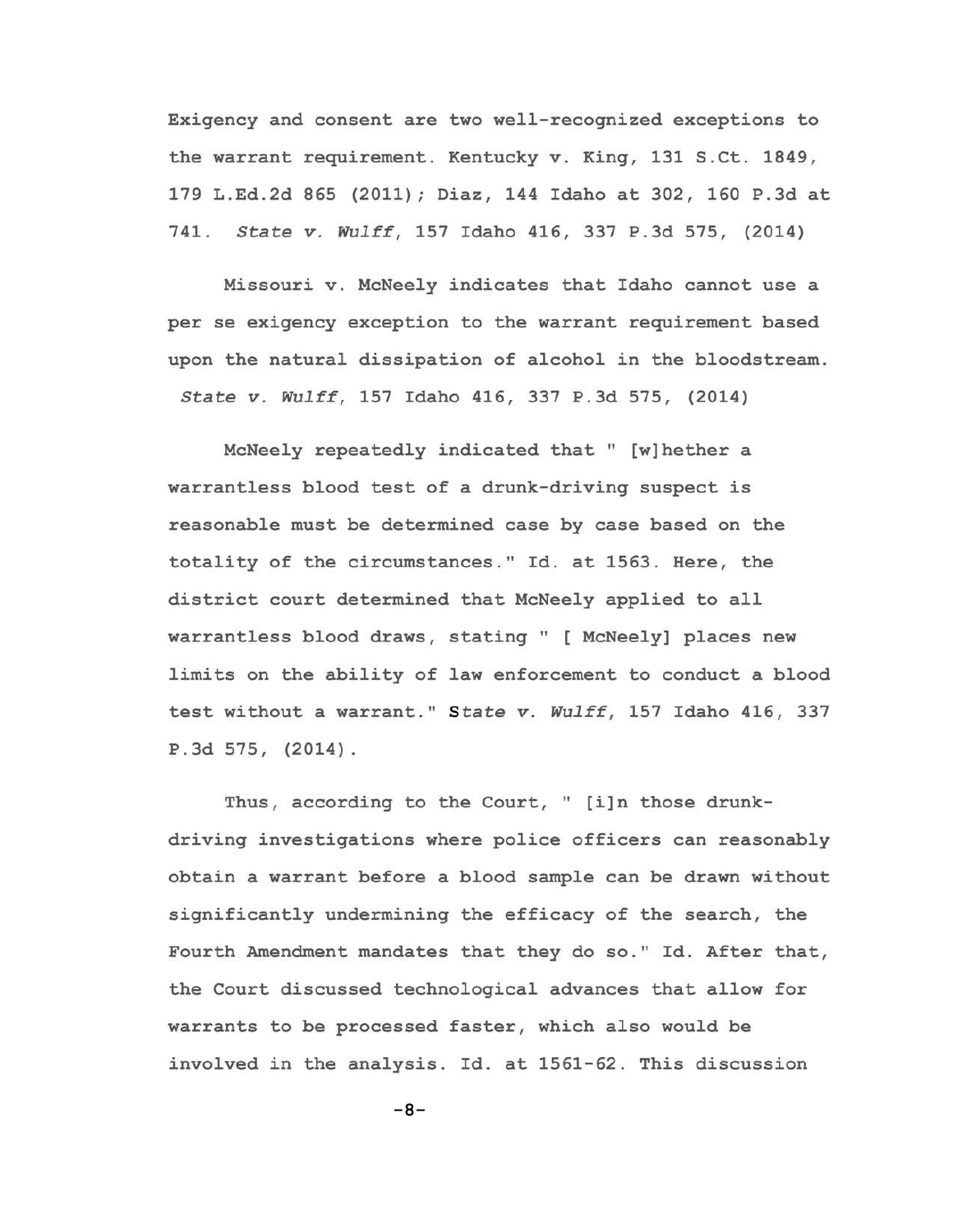ended with the Court stating, "Whether a warrantless blood test of a drunk-driving suspect is reasonable must be determined case by case based on the totality of the circumstances." *State v. Wulff,* 157 Idaho 416, 337 P.3d 575, (2014)

In the present case, Trooper Mattilla simply told dispatch that he would need the Defendant's blood.

Trooper Robnett went to the hospital and did not seek consent to draw the blood.

Trooper Robnett assumed the Defendant could be taken away at any time, but did not ask the on duty staff if his assumption was correct.

Trooper Robnett did not seek a search warrant.

Finally, irrevocable implied consent operates as a per se rule that cannot fit under the consent exception because it does not always analyze the voluntariness of that consent. Voluntariness has always been analyzed under the totality of the circumstances approach: "whether a consent to a search was in fact 'voluntary' ... is a question of fact to be determined from the totality of all the circumstances." Schneckloth v. Bustamente, 412 U.S. 218, 227, 93 S.Ct. 2041, 36 L.Ed.2d 854 (1973). Further, the State has the burden to prove that " consent was, in fact, freely and voluntarily given." Id. at 222 (quoting Bumper v.

-9-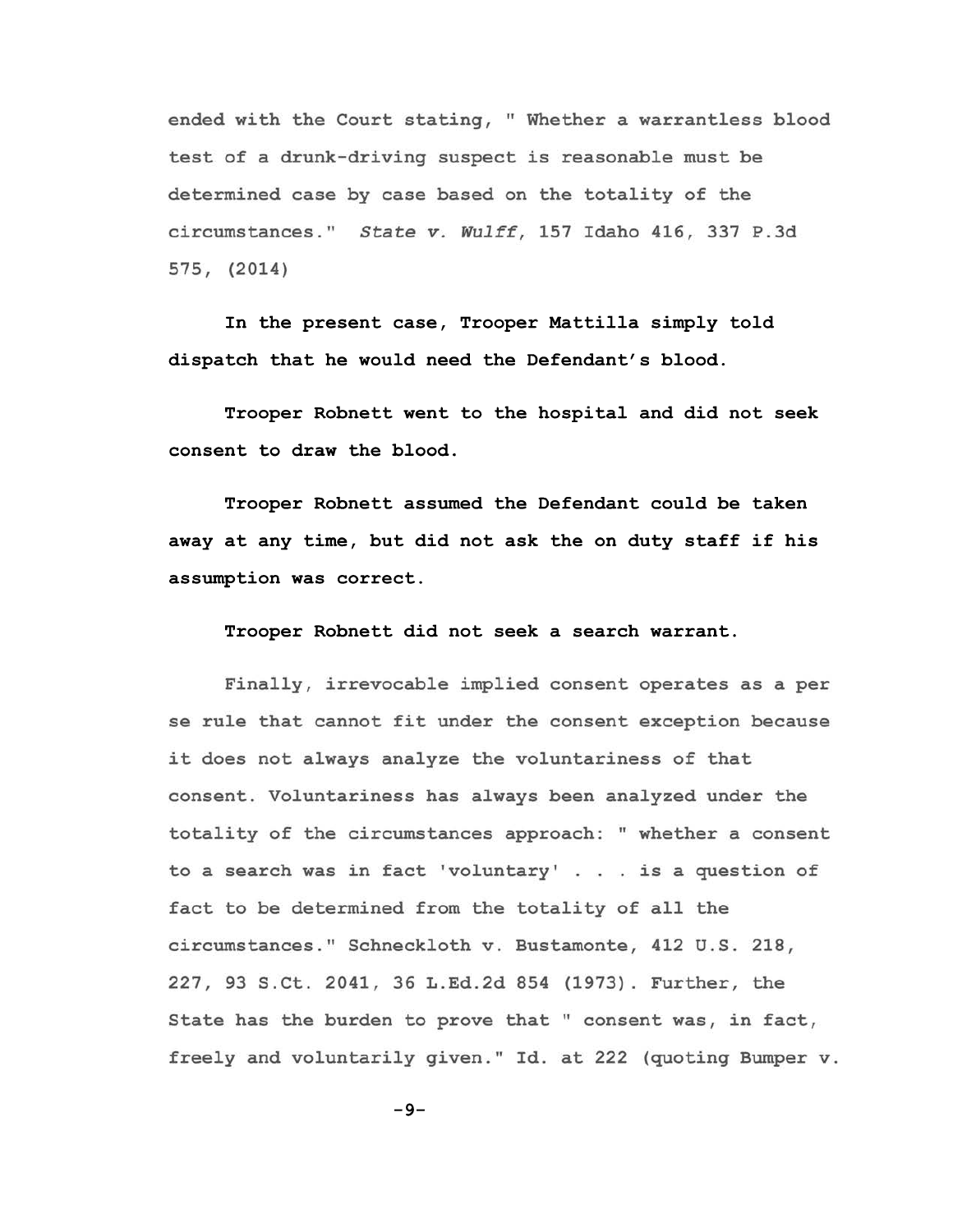N. Carolina, 391 U.S. 543, 548, 88 S.Ct. 1788, 20 L.Ed.2d 797 (1968)). Consent is not voluntary if it is" the product of duress or coercion, express or implied." Schneckloth, 412 U.S. at 227. When the Court has determined whether a suspect's consent was voluntary or coerced, its decisions" each reflected a careful scrutiny of all the surrounding circumstances" and" none of them turned on the presence or absence of a single controlling criterion." Id. at 226. The Court has also stated The Fourth Amendment does not proscribe all state-initiated searches and seizures; it merely proscribes those which are unreasonable. Thus, we have long approved consensual searches because it is no doubt reasonable for the police to conduct a search once they have been permitted to do so. The standard for measuring the scope of a suspect's consent under the Fourth Amendment is that of" objective" reasonableness-what would the typical reasonable person have understood by the exchange between the officer and the suspect? Florida v. Jimeno, 500 U.S. 248, 250-51, 111 S.Ct. 1801, 114 L.Ed.2d 297 (1991) (internal citations omitted). Given that" [t]he touchstone of the Fourth Amendment is reasonableness," id. at 250, and that the United States Supreme Court has repeatedly emphasized a totality of the circumstances approach is necessary to determine voluntariness for consent, requiring a totality of the circumstances approach to determine a driver's consent fits within the Court's

 $-10-$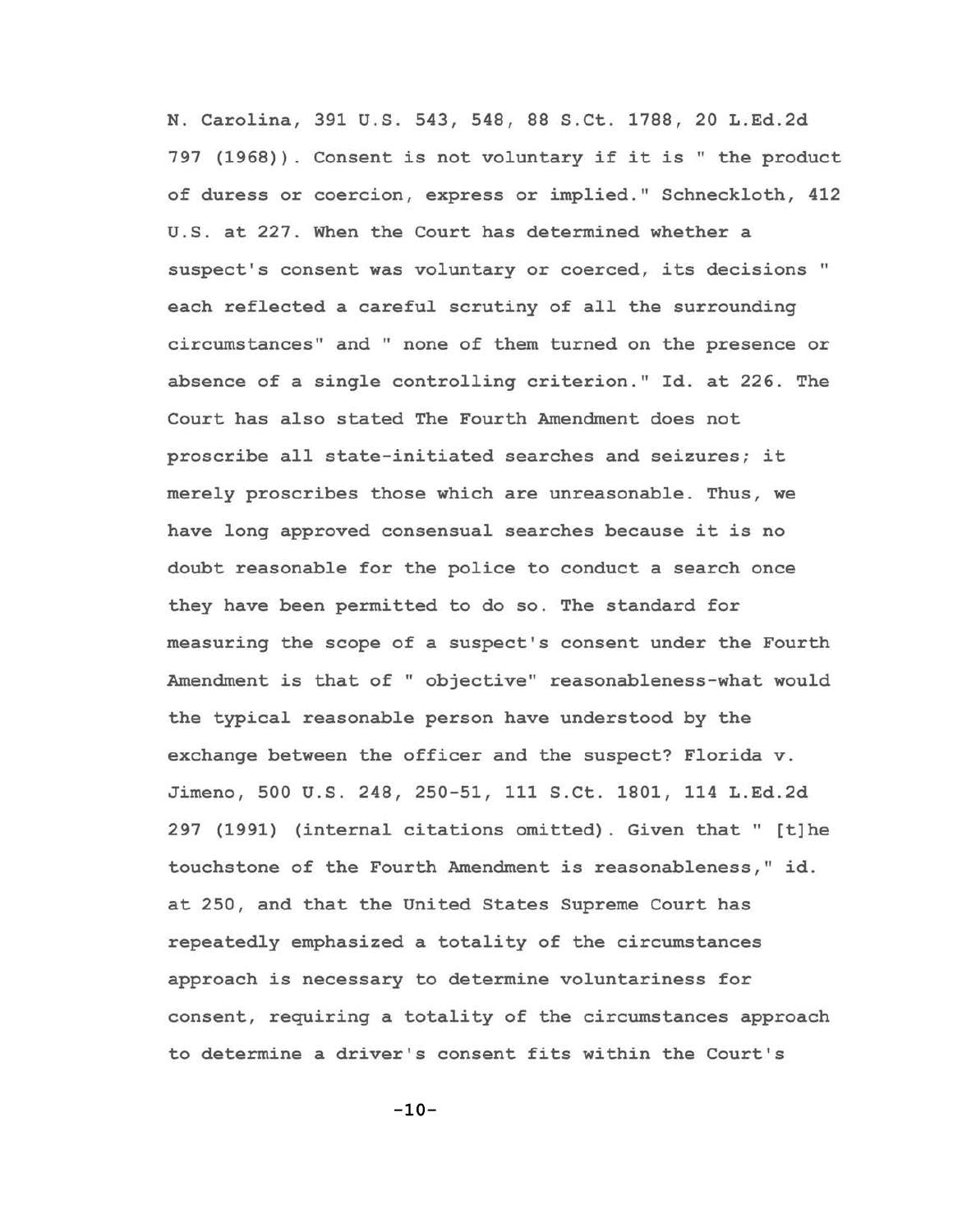existing precedent. *State v. Wulff,* 157 Idaho 416, 337 P.3d 575, (2014) .

Idaho's implied consent statute was not a valid exception to the warrant requirement. *State v. Wulff,* 157 Idaho 416, 337 P.3d 575, (2014)

Ample time to seek a warrant for a blood draw existed in this case.

There is no factual basis upon which the court can determine that exigence circumstances existed to draw the blood without a warrant.

Given the totality of the circumstances, the evidence is the fruit of the illegal search of Defendant by law enforcement.

The bloodtest results should be excluded.

Kootenai Health medical records should be excluded, its fruit of the poisonousness tree.

II. Matt Brown's sentence was too harsh and was unreasonable and cruel and unusual punishment.

Matt Brown's sentence imposed was unreasonable and amounts to cruel and unusual punishment.

In reviewing the reasonableness of a sentence, we are exercising our authority as an appellate court to determine whether the trial court abused its discretion. State v. Wolfe, 99 Idaho 382, 384-85, 582 P.2d 728, 730-31 (1978). In deciding whether a sentence is cruel and unusual, we must decide whether it is proportional. In determining whether a sentence is excessive or is cruel and unusual punishment,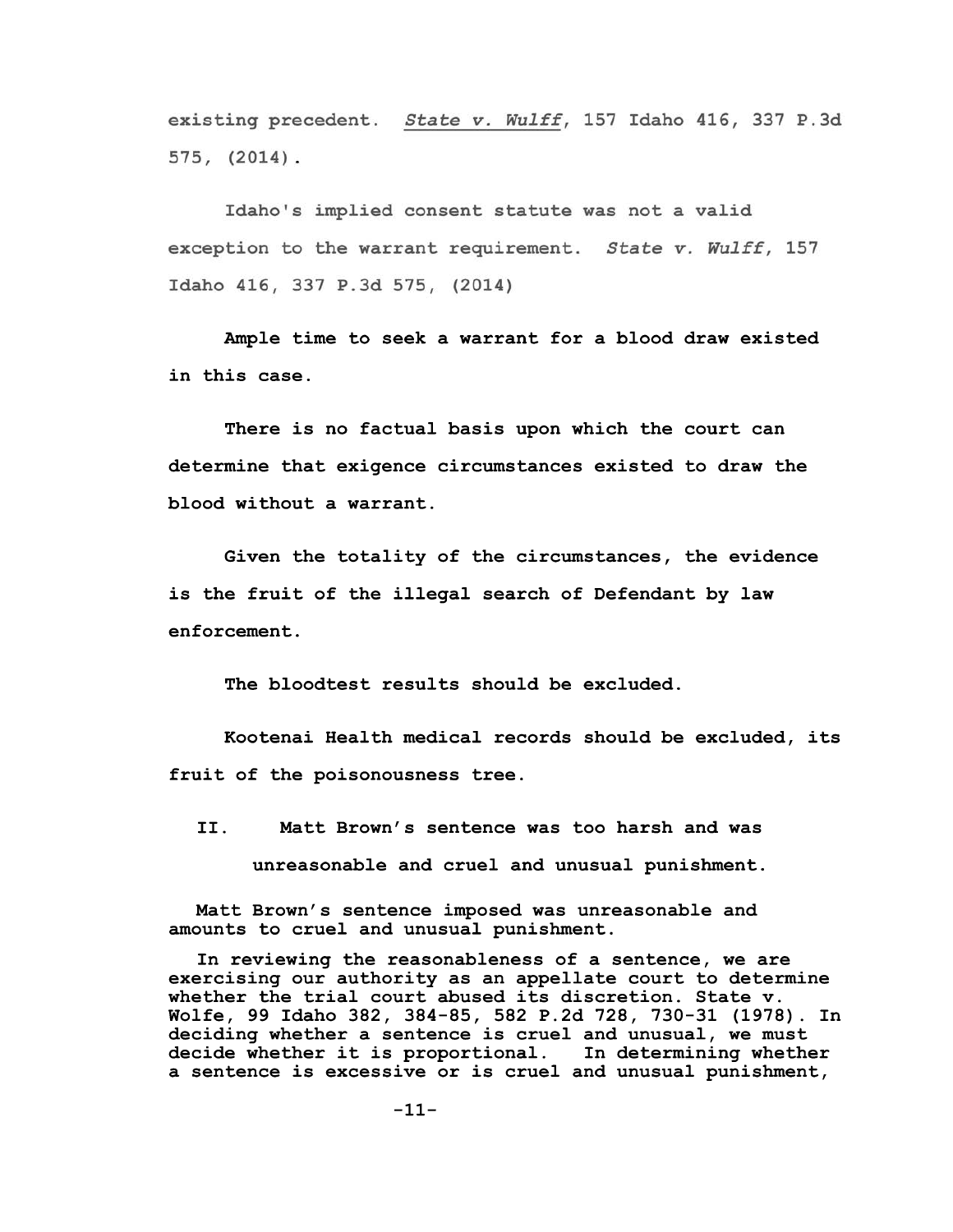we review all the facts and circumstances in the case and focus on whether the trial court abused its discretion in fixing the sentence. State v. Stormoen, 103 Idaho 83, 84-85, 645 P.2d 317, 318-19 (1982); State v. Seifart, 100 Idaho 321, 323-24, 597 P.2d 44, 46-47 (1979); Wolfe, 99 Idaho at 384-85, 582 P.2d at 730-31; State v. Prince, 97 Idaho 893, 894, 556 P.2d 369, 370 (1976); State v. Iverson, 77 Idaho 103, 111-12, 289 P.2d 603, 607 (1955). the Court restated the four objectives of criminal punishment: "(1) protection of society; (2) deterrence of the individual and the public generally; (3) the possibility of rehabilitation; and (4) punishment or retribution for wrong doing.'' 99 Idaho at 384, 582 P.2d at 730. The Court pointed out: "Appellate review of a sentence is based on an abuse of discretion standard." Id. The Court also stated that the general objectives of sentence review are: (i) to correct the sentence which is excessive in length, having regard to the nature of the offense, the character of the offender, and the protection of the public interest; (ii) to facilitate the rehabilitation of the offender by affording him an opportunity to assert grievances he may have regarding his sentence; (iii) to promote respect for law by correcting abuses of the sentencing power and by increasing the fairness of the sentencing process; and [814 P.2d 404] 120 Idaho 144 (iv) to promote the development and application of criteria for sentencing which are both rational and just. 99 Idaho at 384, 582 P.2d at 730 (quoting ABA Standards Relating to Appellate Review of Sentences at 7 (Approved Draft 1968)).

*State v. Broadhead, 120 Idaho 141, 814 P.2d 401, (Idaho 1991)* 

In the present action, this was Matt's first felony. Matt has demonstrated an ability to rehabilitate his conduct to fit within the law and demonstrated an ability to remain clean and sober by taking pretrial testing and not having any failures of testing. With substance abuse under control Matt is not a danger to society.

Matt agreed to pay restitution to the Defendant and restitution was ordered. By the District Judge imposing sentence, the victim will not receive any restitution until after Matt is released.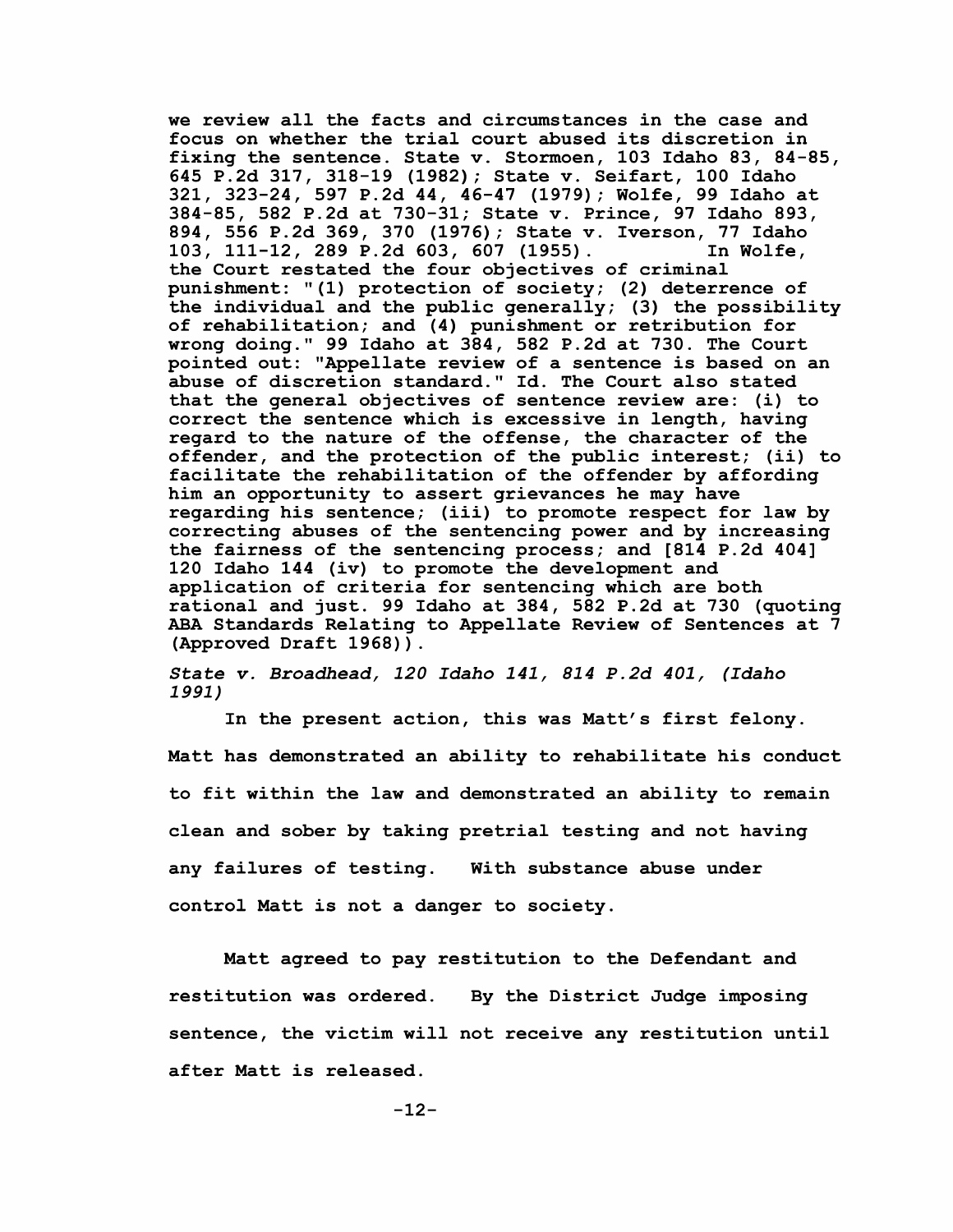The Sentence is unreasonable and amounts to cruel and unusual punishment.

## CONCLUSION

All evidence obtained as a result of the warrantless search of Matt Brown's blood should have been excluded. The District Court should be reversed and the evidence excluded. The Sentence was too harsh, is unreasonable and constitutes cruel and unusual punishment.

RESPECTFULLY SUBMITTED this 30 day of November, 2020.

/s/ Rex A. Finney Rex A. Finney Attorney for Appellant